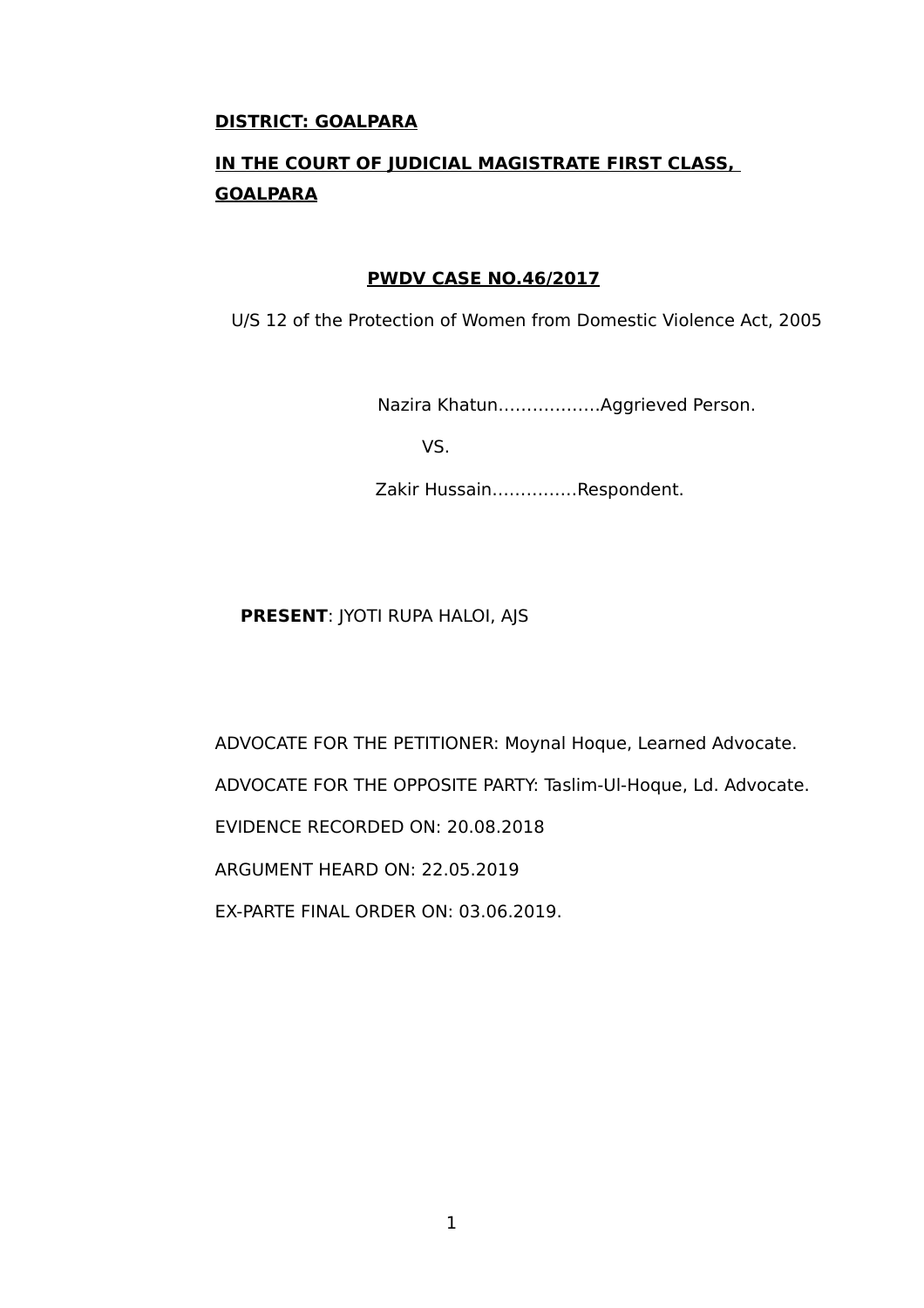# **EX-Parte Final Order**

- **1.** The instant proceeding has emanated from an application filed under section 12 of the Protection of Women from Domestic Violence Act, 2005, herein after called the "Act" by the aggrieved person against the respondents.
- **2.** The aggrieved person's case as revealed from the materials on record is summarised in brief as follows. The brief facts as revealed from the petition is that the marriage between the aggrieved person and the respondent no. 1 was solemnized on 28.09.2016 as per Muslim Shariat by executing Kabin Nama. After the marriage the aggrieved person went to the house of the respondent no. 1 and started to lead their conjugal life. After one month of their marriage the respondent no. 1 at the instigation of other respondents demanded Rs. 70,000/- from the poor parents of the aggrieved person as Dowry. As the parents of the aggrieved person are very poor, so, she refused to fulfill the demand of the respondents and as such, the respondents started extreme oppression and tyranny and caused physical and mental torture upon the aggrieved person. But, the aggrieved person beard all those tortures and continued her conjugal life. After that one month ago one night at about 11.30 p.m, the respondent no. 1 at the instigation of other respondent assaulted the aggrieved person with bamboo stick and as a result of which the aggrieved person got grievous injuries in various parts of her body.
- **3.** It further appears that the aggrieved person is a house wife and she has no source of income of her own. On the other hand, the respondent no. 1 is a Businessmen by profession. Moreover, he has landed properties and from all this sources, the respondent no. 1 earns Rs. 25/30 thousand per month.
- **4.** The aggrieved person has sought for following reliefs : (1) A protection order U/S 18 prohibiting the respondent from committing any act of Domestic Violence.

(2) Residence order U/S 19(1) (f) to pay an amount of Rs. 5,000/- only per month for house rent for staying in a rental house.

(3) Order U/S 19(3) of the PWDV Act directing the respondent to execute a bond with or without sureties not to commit any act of Domestic Violence.

(4) Order U/S 20 of the PWDV act directing the respondent to pay an amount of Rs. 8,000/- only per month for maintenance of the aggrieved person.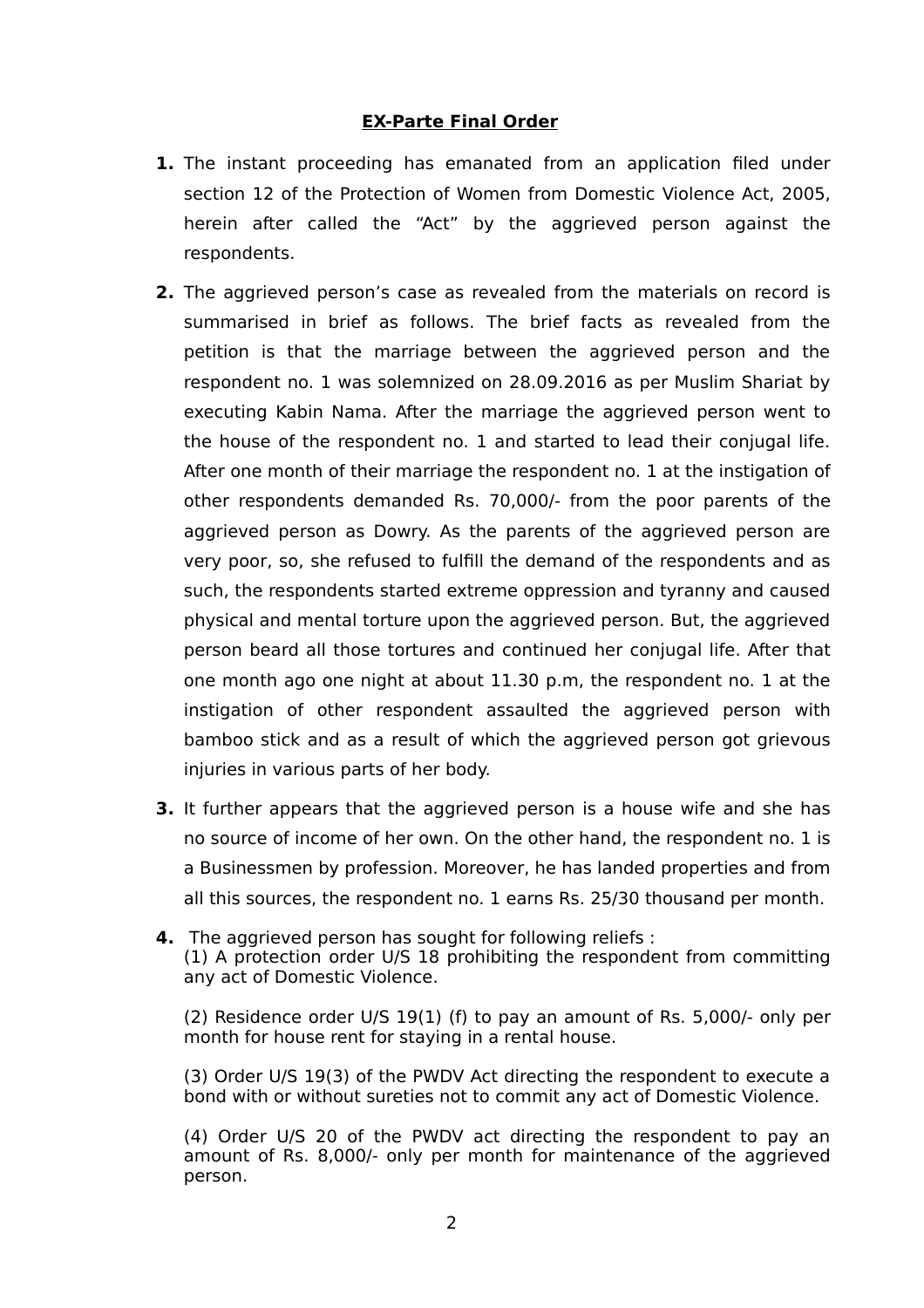(5) Order U/S 22 of the PWDV act directing the respondent to pay an amount of Rs. 5,00,000/- only to the aggrieved person for physical torture and emotional distress suffered by the aggrieved person for the act of cruelty for a long period of time from the respondent.

- **5.** The respondent denied the contention in the petition filed by the aggrieved person. The respondent denied all the contentions made by the aggrieved person. Denying all contentions he stated that he married the aggrieved person on 28.09.2016 as per Muslim Shariat. He further stated even after the marriage the aggrieved person wanted to live at the house of her parents and also forced the Respondent no.1 to live with her. He further stated that he neither made any dowry demand nor the aggrieved person was subjected to torture in any manner by the respondents during the conjugal life. The respondents have never driven out the aggrieved person from the matrimonial house. When the respondent returned from his work place after a long interval in the house of the aggrieved person, the aggrieved person and her family members forcefully snatched away all his money and kept all his earning under their custody. So, the question of demanding dowry of Rs. 70,000/- only and causing physical and mental tortures upon the aggrieved person does not arise at all. He further stated that the he was a wage labourer of coal mine of Nangle, Meghalaya but, after passing the order of the Hon'ble National Green Tribunal, mining of coal at all coal mines of Meghalaya are closed till date. So, presently, the respondent has no source of income. So, the question of earning an amount of Rs. 25-30 thousand per month does not arise.
- **6.** This case proceeded ex-parte vide order dated 30.11.2018 as the Respondent failed to appear before this court without any step.
- **7.** The aggrieved side has adduced her evidence as PW1 in support of its case.

#### **8. POINTS FOR DETERMINATION:**

- (a) Whether the respondents subjected the aggrieved petitioner to domestic violence?
- (b) Whether the aggrieved person is entitled to the relief prayed for?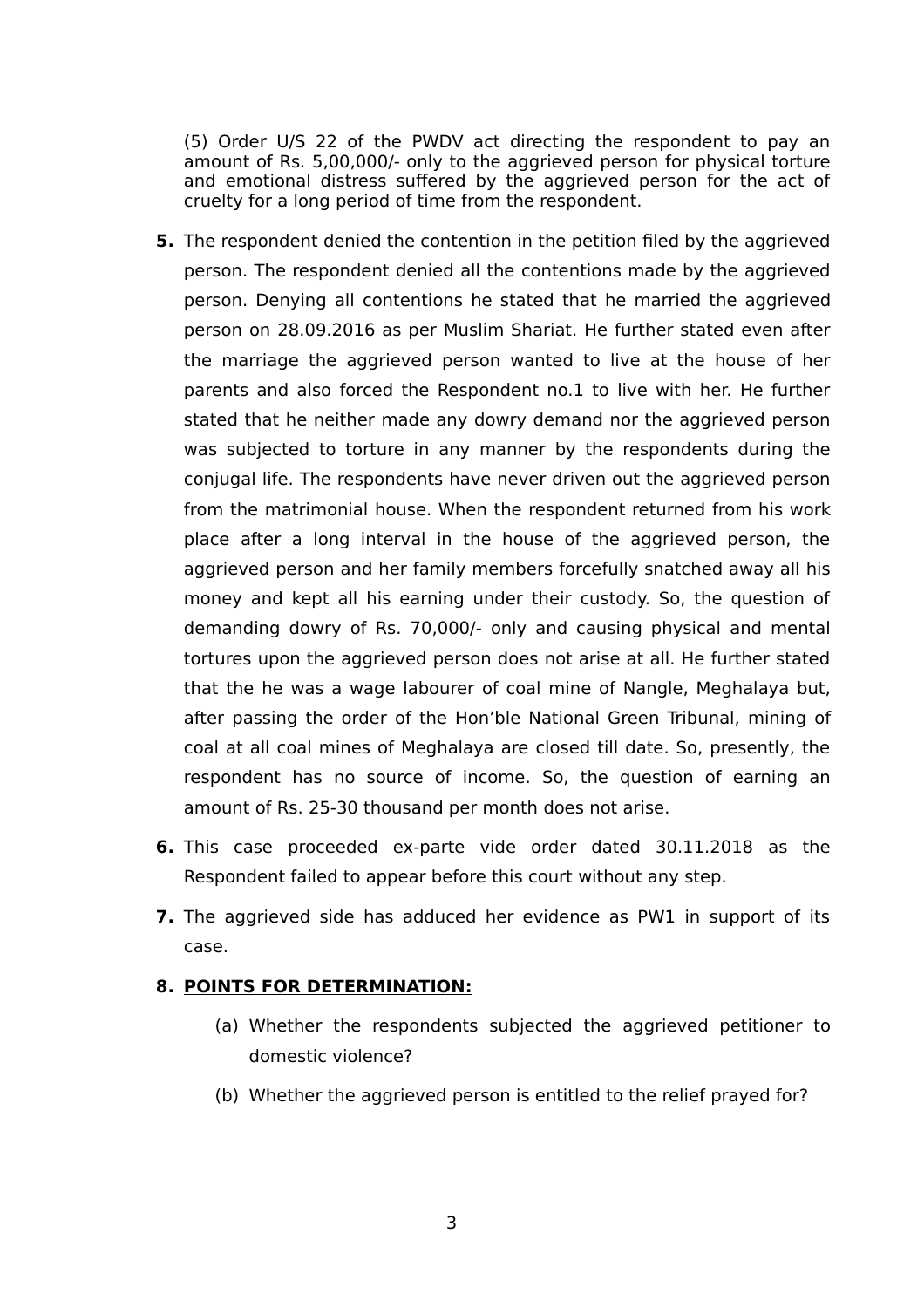#### **DISCUSSION, DECISION AND REASON THEREOF:**

#### **9. Evidences for the aggrieved person:**

PW1 Nazira Khatun deposed that the marriage between her and the respondent no. 1 was solemnized on 28.09.2016 as per Muslim Shariat by executing Kabin Nama. After the marriage she went to the house of the respondent no. 1 and started to lead her conjugal life. After one month of their marriage the respondent no. 1 at the instigation of other respondents demanded Rs. 70,000/- from her poor parents as Dowry. As her parents are very poor, so, she refused to fulfill the demand of the respondents and as such, the respondents started extreme oppression and torture upon her. But, she beard all those tortures and continued her conjugal life. Respondent no. 1 beat her with bamboo stick and as a result of which the she got grievous injuries in various parts of her body. It is further stated that she is a house wife and she has no source of income of her own. On the other hand, the respondent no. 1 is a Businessmen by profession. Moreover, he has landed properties and from all this sources, the respondent no. 1 earns Rs. 25/30 thousand per month. But, the respondent no. 1 never visited her and has not provided any maintenance to her since the day she has left her matrimonial house.

**Domestic Relation is defined** u/s 2(f) of the Act as a relationship between two persons who live or have, at any point of time lived together in a shared household, when they are related by consanguinity, marriage or through a relationship in the nature of marriage, adoption or are family members living together as a joint family.

**Section 2(s) of the Act defines** the shared household as a household where the person aggrieved lives or at any stage has lived in a domestic relationship either singly or along with the respondent and such a household whether owned or tenanted either jointly by the aggrieved person and the respondent or owned or tenanted by either of them in respect of which either the aggrieved person or the respondent or owned or tenanted by either of them in respect of which either the aggrieved person or the respondent or both jointly or singly have any right, title, interest or equity and includes such a household which may belong to the joint family of which respondent is a member, irrespective of whether the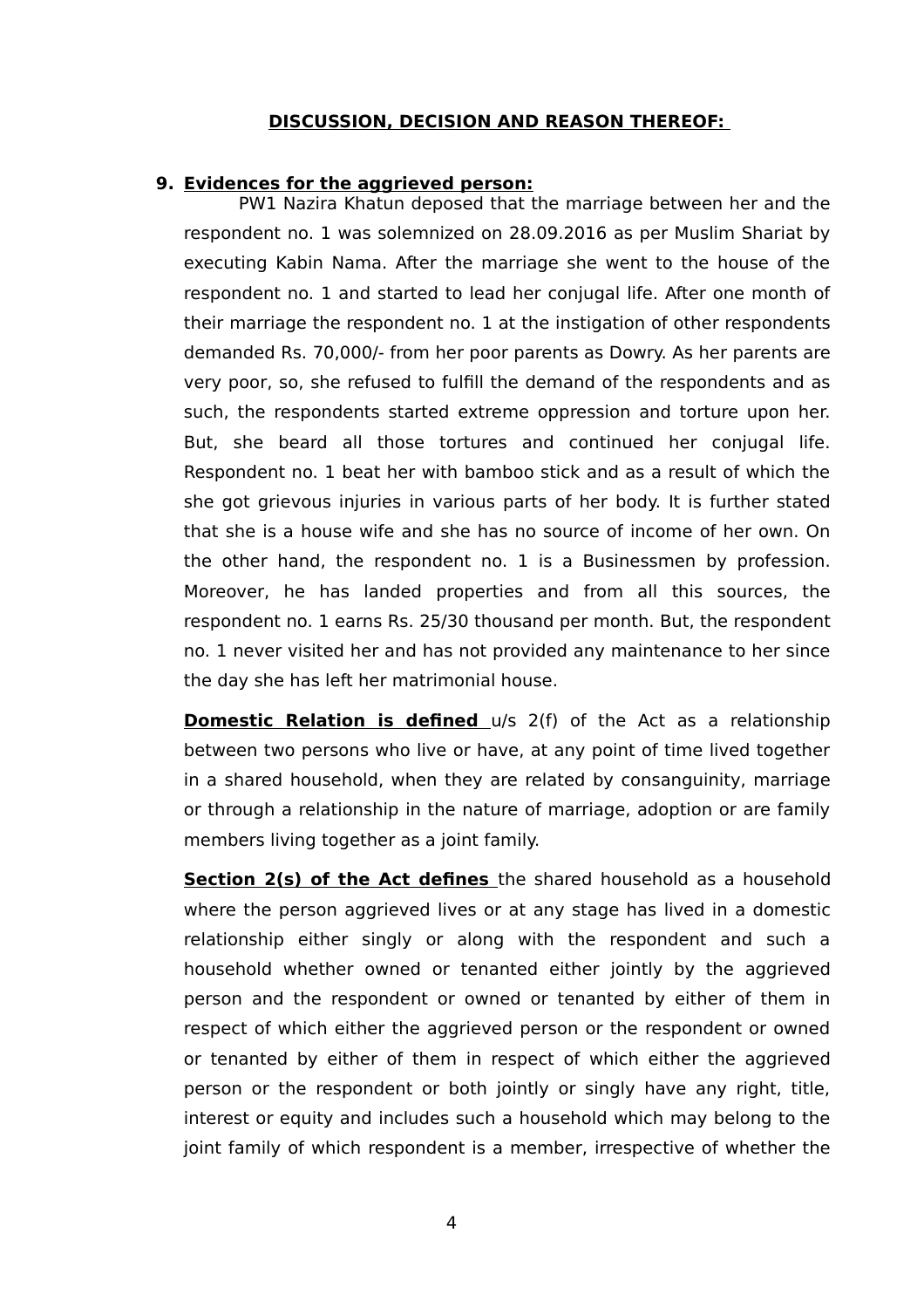respondent or the aggrieved person has any right, title or interest in the shared household.

# **Point no. (a) Whether the respondents subjected the aggrieved petitioner to domestic violence?**

The aggrieved person in her pleading stated that the respondent committed domestic violence upon her. To substantiate the plea aggrieved person has examined herself as PW1.

 PW1 deposed that after the marriage she went to the house of the respondent no. 1 and started to lead her conjugal life. After one month of their marriage the respondent no. 1 at the instigation of other respondents demanded Rs. 70,000/- from her poor parents as Dowry. As her parents are very poor, so, she refused to fulfill the demand of the respondents and as such, the respondents started extreme oppression and torture upon her. But, she beard all those tortures and continued her conjugal life. Respondent no. 1 beat her with stick bamboo stick and as a result of which the she got grievous injuries in various parts of her body.

So, in the present case it has been stated by the aggrieved person that she was subjected to inhuman physical torture in demand of dowry. Thus, she is subjected to domestic violence.

 Though the respondent in his written statement stated that he did not make any demand of dowry and he did not cause any torture to her. But he has not supported his contention by leading any evidence.

 On perusal of the evidences on record it is seen that by adducing her evidence as PW1 the aggrieved person has duly proved that the respondent inflicted violence upon her. The failure on the part of the respondent to cross examine the PW1 and abstaining to adduce any evidence in defence only fortify the claim of the aggrieved person that she is subjected to domestic violence by the respondent.

 Therefore relying on the unrebutted evidence of the aggrieved person, I am of the opinion that the aggrieved person is subjected to domestic violence as defined in the act.

This point is decided in affirmative in favour of the aggrieved person.

# **10. Point no.2 Whether the aggrieved person is entitled to the relief prayed for?**

 It is stated that the aggrieved person has no source of income of her own. On the other hand the respondent no.1 is able bodied person and he has income on monthly basis.

 Regarding the quantum of monetary relief, I have scrutinised the evidence of the PW. The aggrieved person has not adduced any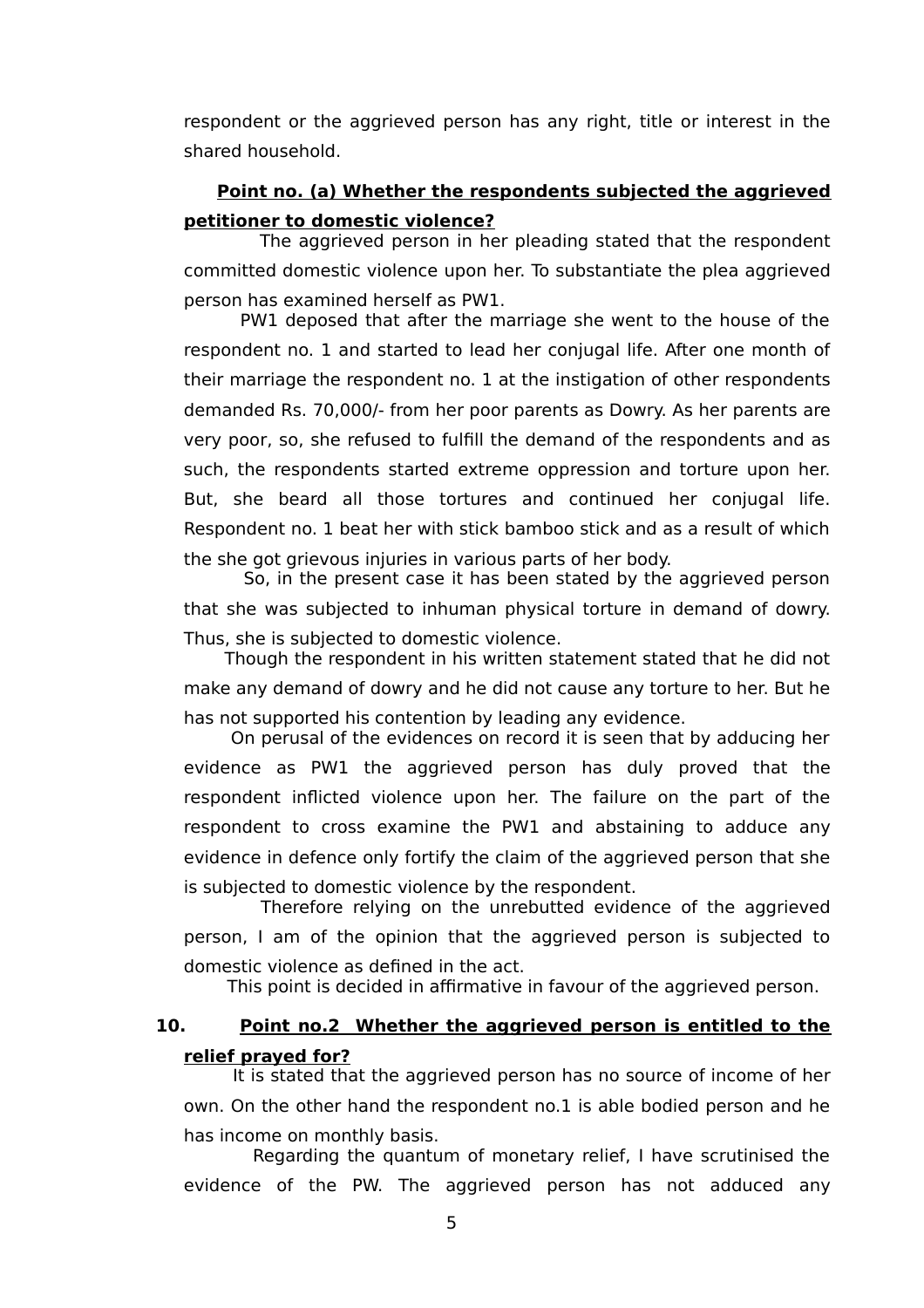documentary proof of the income and property of the respondent no.1.However, the evidence of the aggrieved side has remained unrebutted. There is no embellishment on the evidences on record that the respondent no.1 has income on monthly basis.

- **11.** Therefore, considering the social fabric of the parties, present prices of the essential commodities and keeping in view the responsibilities and liabilities of the respondent and the income of the respondent no.1, I am of the opinion that the respondent no.1 has to make payment of Rs.1,500 (Rupees One Thousand Five Hundred )per month for the aggrieved person u/s 20 (1) (d) of the Act
- **12.** The respondents are hereby prohibited from committing any further acts of the domestic violence upon the aggrieved person.
- **13.** The Respondent no.1 has to pay Rs. 1,000/- only per month for house rent U/S 19(1) (f) for staying in a rental house.
- **14.** With regard to compensation for physical and mental torture the respondent no.1 has to make payment of Rs.35,000 (Rupees Thirty Five Thousand) to the aggrieved person u/s 22 of the Act.

# **ORDER**

- **15.** In result the petition filed by the aggrieved person is allowed ex-parte. In view of the discussion made above and the decisions arrived at, it is held that the aggrieved person is entitled to the reliefs u/s 18,19,20 and 22 of the Protection of Women from Domestic Violence Act,2005.
- **16.** The Respondents are hereby prohibited from committing any further acts of the domestic violence upon the aggrieved person.
- 17. The Respondent no.1 has to make payment of Rs.1000 (Rupees One thousand) per month towards the aggrieved person as rent allowance from the date of order u/s 19(1) (f) of the Act.
- **18.** The respondent no.1 is directed to make payment of Rs.1,500 (Rupees One Thousand Five Hundred) per month to the aggrieved person u/s 20(1) (d) of the Act.
- **19.** The respondent no.1 is directed to pay compensation of Rs.35,000 (Rupees Thirty Five Thousand) only for causing physical, mental and emotional abuse by the respondent to the aggrieved person u/s 22 of the Act.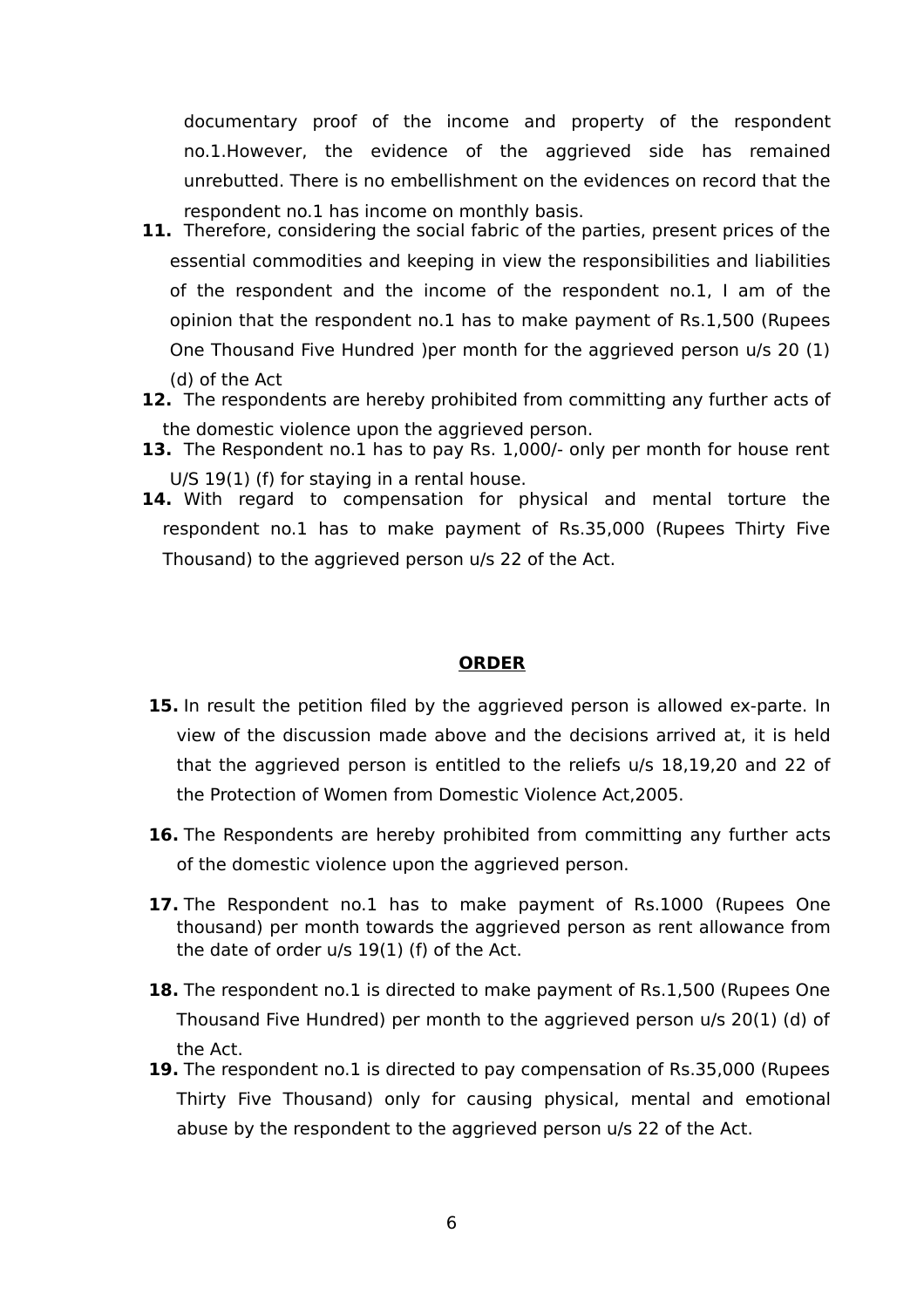- **20.** The reliefs given shall come into force from the date of the order. In the end the petition u/s 12 of the Protection of Women from Domestic Violence Act is allowed.
- **21.** Copy of ex-parte order is to be given to the aggrieved person free of cost and also be sent to the O.C of the concerned Police Station for information and necessary action.
- **22.** Given under the hand and seal of this Court on 3<sup>rd</sup> day of June, 2019 at Goalpara.

 Smt. Jyoti Rupa Haloi Judicial Magistrate First Class, Goalpara.